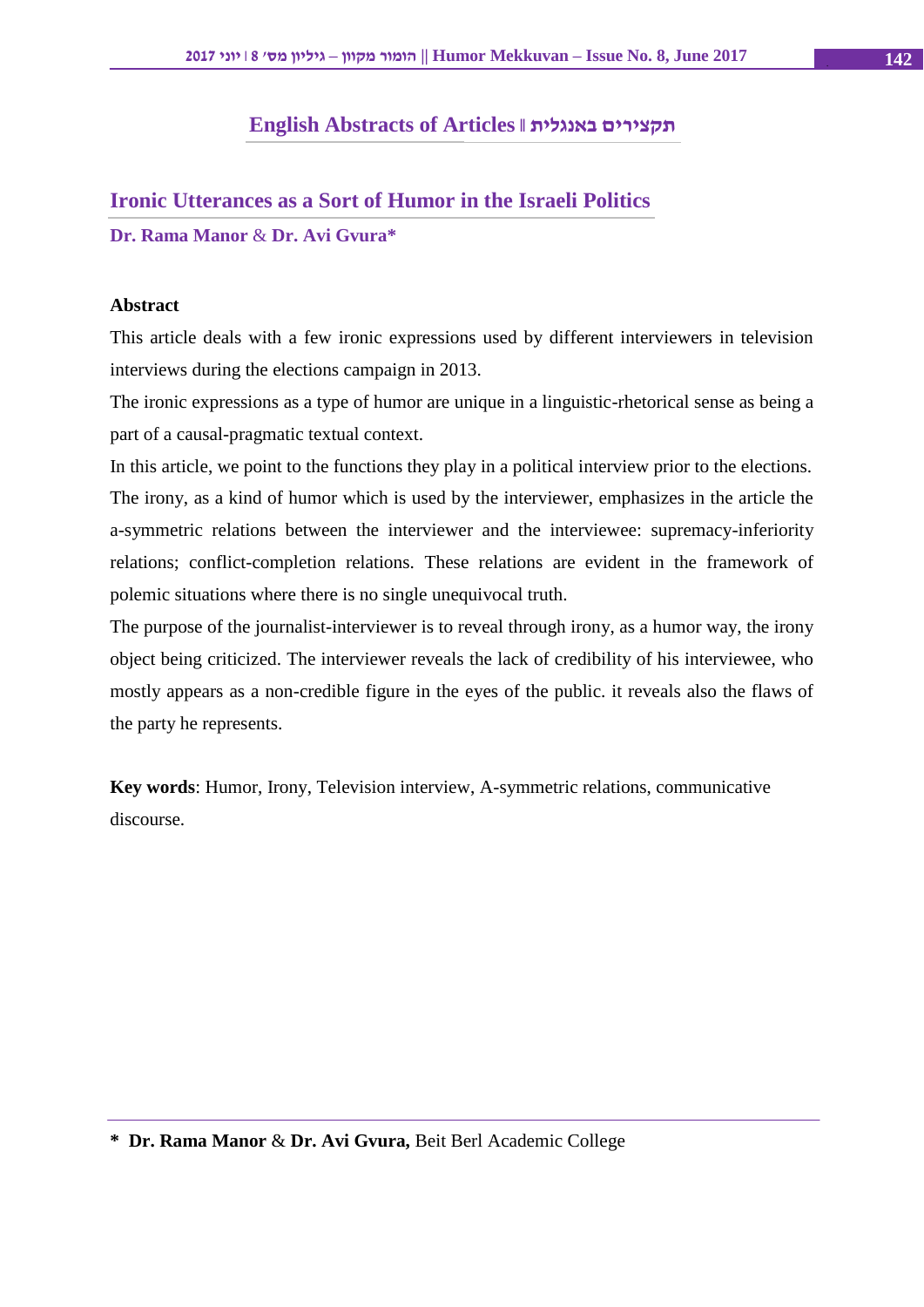# **Humor as a major theme in the corpus of Romanian Jewish folklore in the Israel Folktale Archives**

**Miri Yousov-Shalom**

#### **Abstract**

The current article examines the dominance of humor in the Romanian-Jewish corpus in the Israel Folktale Archives. It focuses on the theme of humor and religion, presenting sarcastic descriptions of the Jewish religion, the figure of the rabbi and his helpers. The article further presents close studies of stories which break down the stereotype of the Jewish woman's modesty within the Jewish community, which declared that a woman's place is in the home, and therefore is excluded from public community works. The article studies the theme of humor and feminine sexuality to reveal a different type of Jewish woman, one without inhibitions, a lustful and experienced being. The synthesis of the sophisticated humor referring to religion and sexuality, often in combination, reflects the Romanian Jewish community's ability to call a spade a spade, to laugh and enjoy themes perceived as untouchable by the general Israeli society.

**Key words**: humor, religion, gender, sex and sexuality.

**\* Dr. Miri Yousov-Shalom**, Kaye Academic College of Education, Beer-Sheba; Ben-Gurion University of the Negev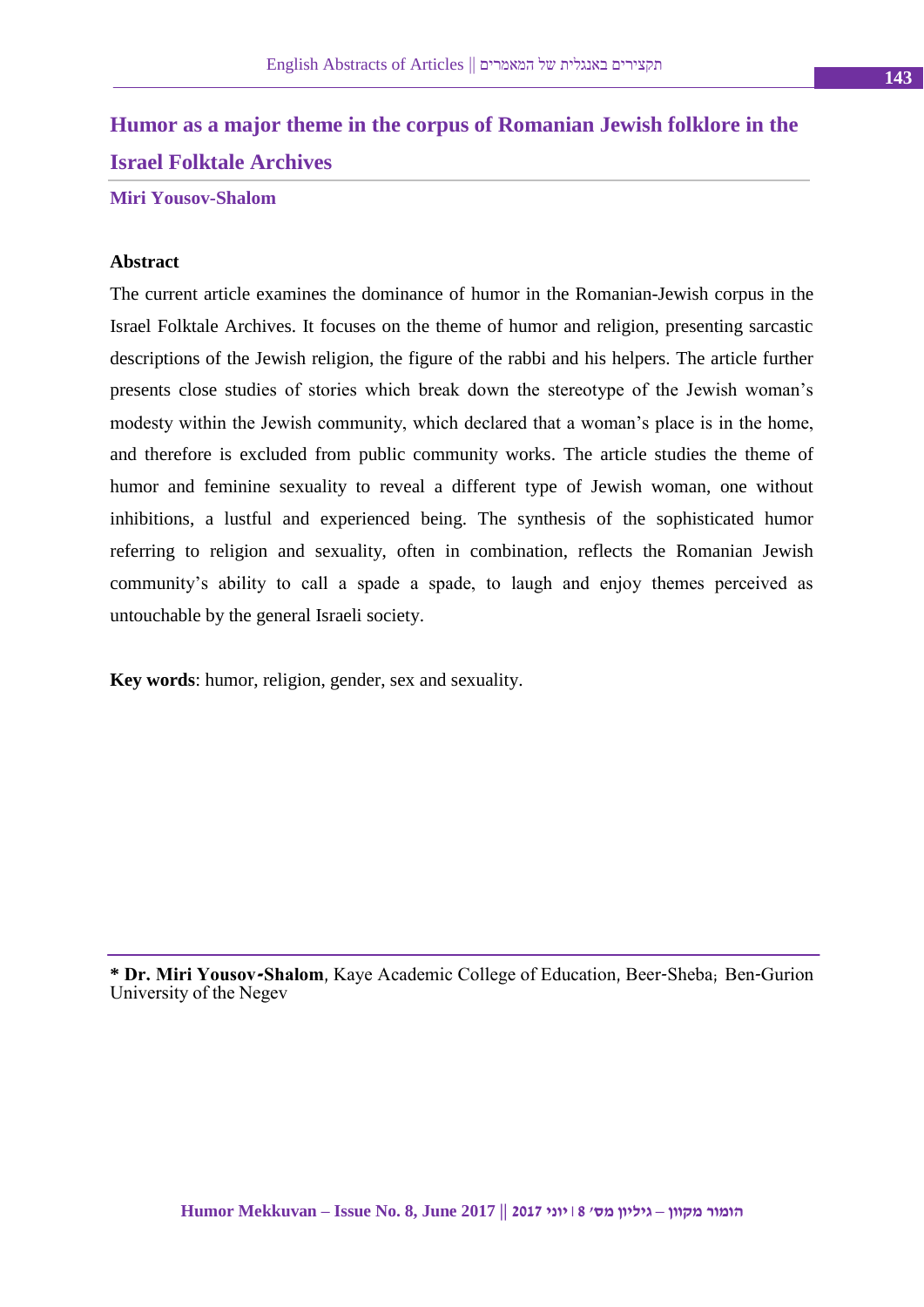# **Layered humor and information serendipity in Eretz Nehederet's musical parody: 'A Sweetheart from Life'**

#### **Yosef Solomon\***

#### **Abstract**

*Eretz Nehedert*, an Israeli satirical television program, recently launched a humoristic song entitled 'A Sweetheart from Life' that won public acclaim. The song, a parody that highlights the superficiality of lyrics and content of the contemporary Mediterranean-Israeli songs genre, is found to conceal a profound scientific foundation of the field of information studies. Findings demonstrate that the song supports the framework of Erdelez's *Information Encountering* model, a key model for information serendipity – *i.e.*, chance and unexpected discovery of valuable information; while additionally augmenting current literature in three novel aspects: (a) expansion of existing knowledge with the possibility that info-serendipity may occur in the environs of cafés and eateries that involve interactions with staff; (b) sentimental value generated by the serendipitous episode may involve emotions of love; and (c) an internal order adjustment of two stages of the *IE* model, in a way that the 'Returning' (to the foreground concern) phase may precede the 'Capturing' phase. Finally, a subversive, incisive and courageous satirical layer embedded in the song, although not easily apparent, is presented. This article promotes a connection between seemingly unrelated topics: contemporary Israeli songs, humor and information studies, and hence is expected to enrich the research in all of those disciplines.

**Keywords:** Serendipity; Information Discovery; Humor; Eretz Nehederet; Contemporary Israeli Songs.

**<sup>\*</sup> Yosef Solomon,** Bar-Ilan University/Department of Information Science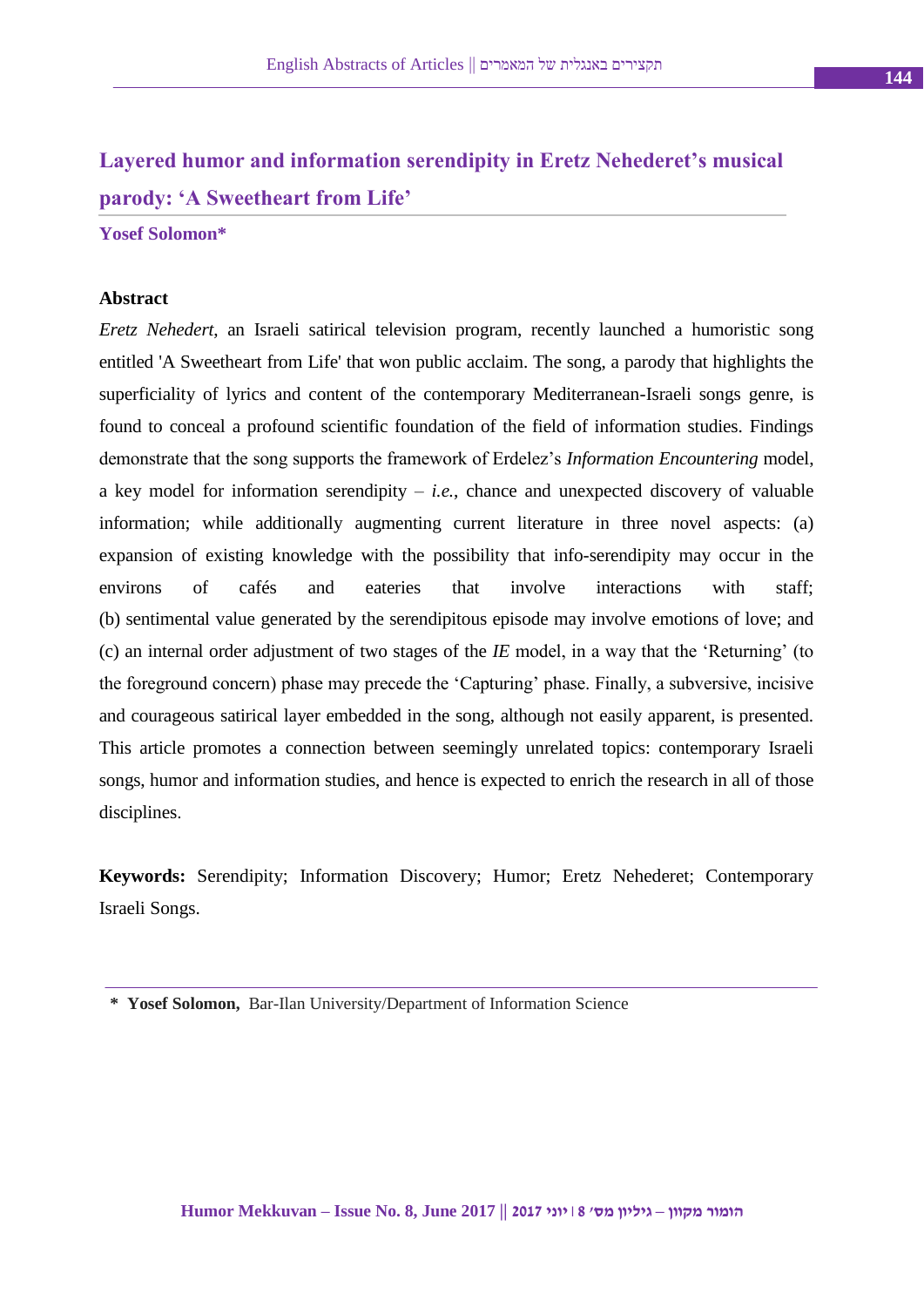# **Seventh and eighth grades students' attitudes toward Integrating humor in math Lessons**

#### **Avikam Gazit\***

#### **Abstract**

The purpose of this study was to examine the attitudes of middle school students toward integrating humor in math lessons . It also compared students' attitudes to those of pre-service mathematics teachers (Gazit, 2013). Mathematics and humor are not seen as consistent with each other. Mathematics is seen as a subject is difficult to understand and its subject matter is isolated without any humanistic elements. Integrating humor in math lessons may create a pleasant atmosphere and reduce math anxiety. Humor can increase motivation as well as promoting creative thinking. A sample of 35 seventh graders and 36 eighth graders answered a questionnaire (Gazit, 2013). An important conclusion to be drawn from the findings is the positive attitudes of the students regarding the integration of humor in math lessons. It recommended strengthen math teacher to integrate humor in their lessons.

**Key words**: Humor, math teaching, students-attitudes

\* **Prof. Avikam Gazit**, Kibbutzim College of Education, Technology and the Arts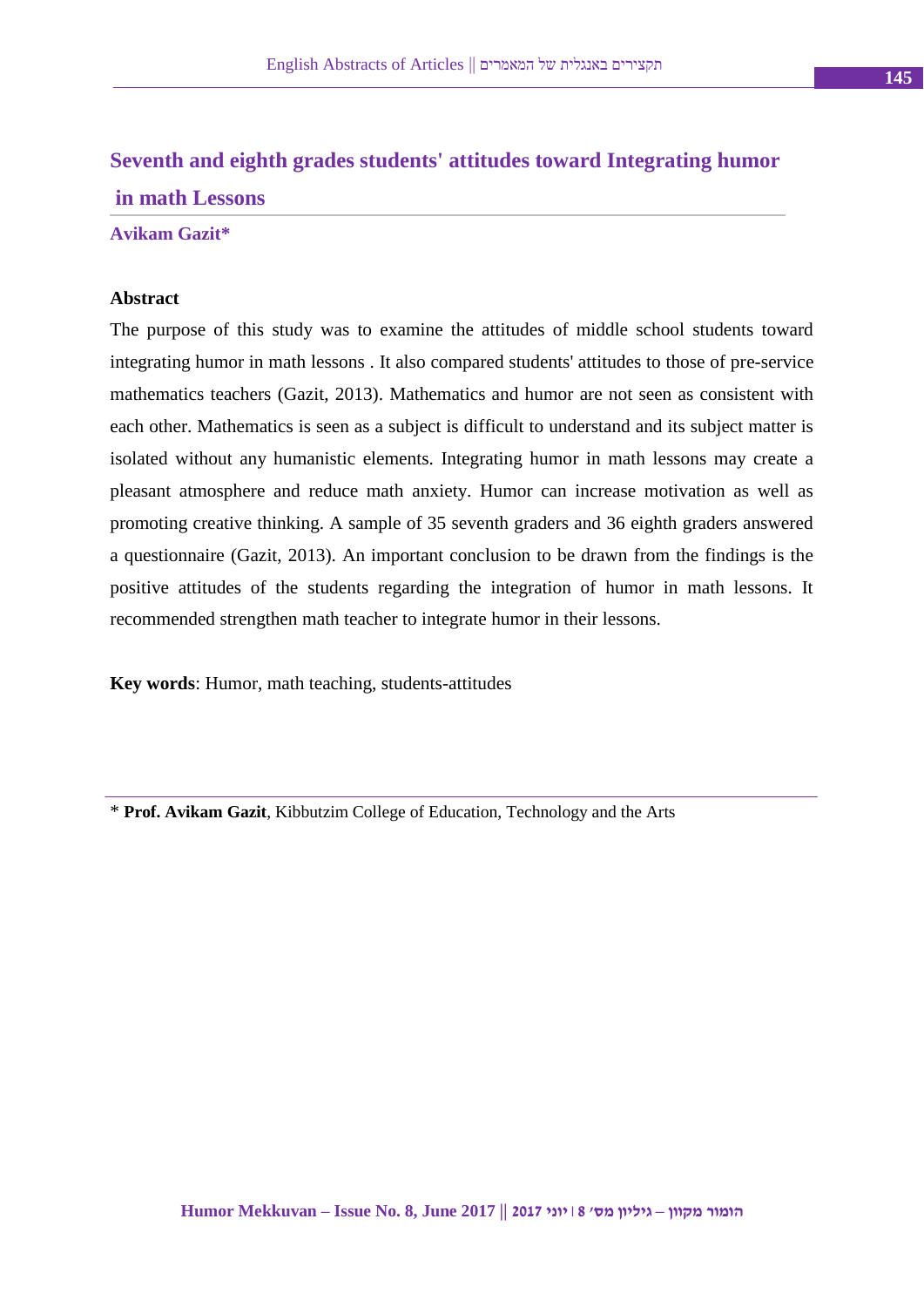## **Humoristic expressions in prisoners' language**

**Dr. Tami Yair\***

### **Abstract**

This paper examines humoristic expressions in the language of prisoners on four different levels: repetitions on the syntax level, combinations on the lexical-semantic level, contrast and pretension on the semantic pragmatic level and awareness of irony on the pragmatic level. Prisoners' language abounds with creative and picturesque expressions full of imagination and humor (Kaminski, 2003) reflecting stressful situations in their lives. The use of humorous expressions reduces the severity of these situations and makes them more tolerable (Einat, 2005).

Semi-structured phenomenological interviews were chosen for the purposes of this research. Each prisoner was interviewed separately in a place specially allotted by the prison authorities; all interviews were of the same length. The interviewees decided about the contents of their stories, a method that enabled uncovering latent contents which would not have been disclosed in structured interviews (Kvale, 1996). The texts were verbalized and examined for words expressing humor.

Findings indicate that interviewees' humoristic expressions help them describe various phenomena in prison and express negative feelings connected to their lives in a creative way. They enable interviewees to cope with sensitive, painful and problematic issues that bother them and ease up on the stress that exists between them and the prison team. In fact humorous expressions serve the cognitive, psychological and social needs of interviewees during their stay in prison.

**Key word**s: humor, prisoners, language, prison

**\* Dr. Tami Yair**, Faculty of Education, Hebrew Language, Beit Berl Academic College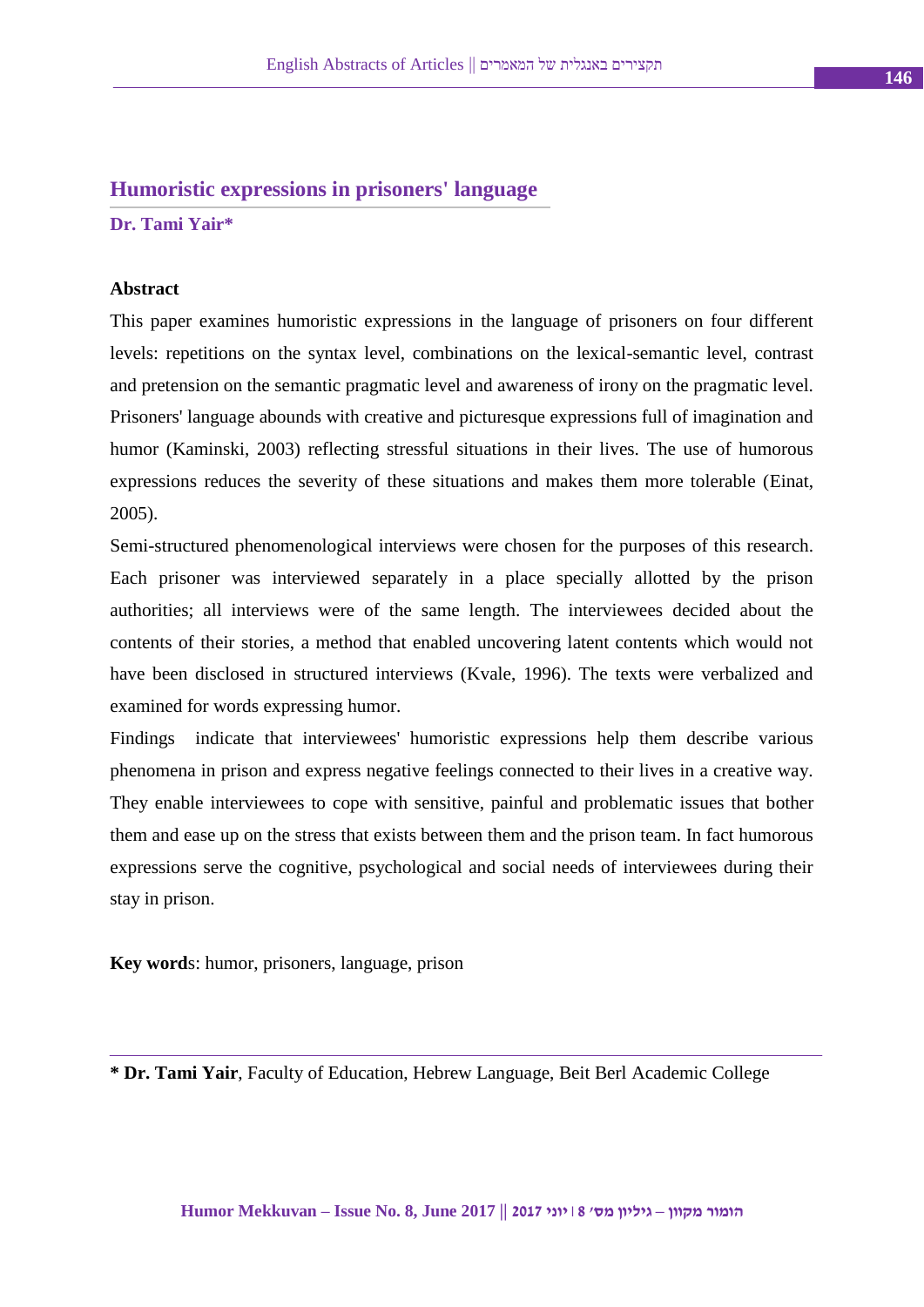# **The Maqama "Jesper and His Two Lovers" as a Menippean satire Shira maziel\***

#### **Abstract**

.

This article is designed to examine the Menippean-Carnival style foundations of the Maqama called, "Jesper and His Two Lovers" written by Yaakov Ben Eliezer. I will show that the Maqama that was written at the end of the twelfth century in Toledo was characterized by qualities of genre and unique plot unfolding, which in turn, were suitable to the qualities of "the serious-funny" genre from the end of the classic ancient era. My claims in this article are based on researchers that established the connection between the eastern genre – the Maqama and the European carnival style genre – the Menippean satire. Ben Eliezer celebrates the values of the carnival, in its content and its main ideas. The claim that the literary work of Ben Eliezer contains carnival style elements is largely related to the historical period in which the author lived - Reconquista wars between Christians and Muslims. During this period Spanish Jewry experienced cultural and social changes. Ben Eliezer reveals the social changes taking place in reality, such that opposes social order.

**Keywords**: Ben Eliezer, carnival, Menippean satire, Maqama, Jasper

**Shira Maziel**, PhD student in Ben-Gurion University of the Negev, Department of Hebrew Literature. [Shira.maziel@gmail.com](mailto:Shira.maziel@gmail.com)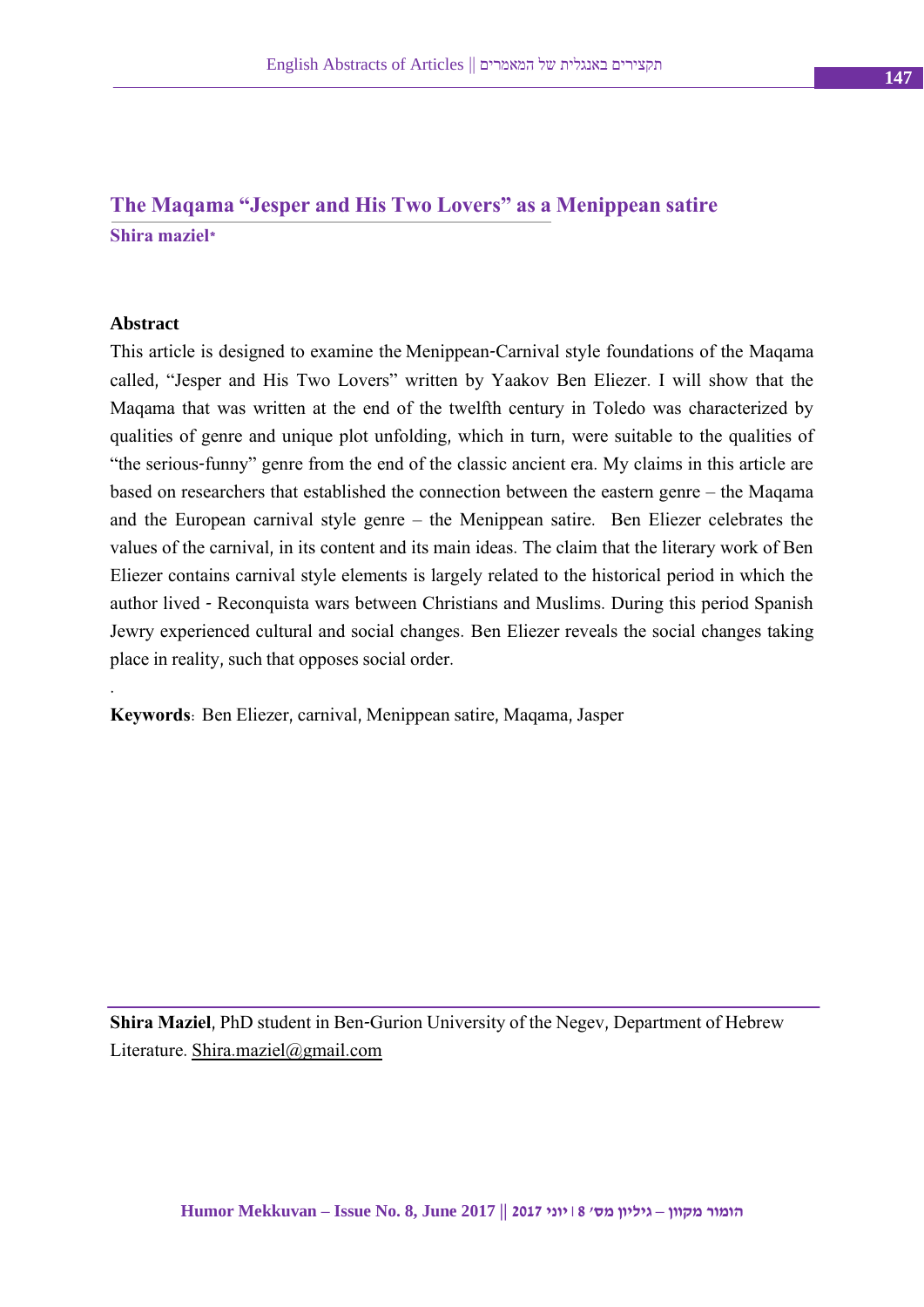### **"And then they all were dead": Humor in Grimm's Fairy-tales**

**Prof. Shimon Levy\***

#### **Abstract**

Grimm's Fairy-tales reflect as well as shape German folklore, romanticism and growing nationalism. Side by side with replete depictions of extreme cruelty – like most fairy-tales and myths in other cultures - Grimm's collection also excels in many forms of humor: absurd, satirical, burlesque, nonsensical and often lighthearted and delicately funny excerpts. The following notes discuss a small selection of the fairy-tales, which, under Grimm's editing, is addressed to both children and adults.

**Key Words**: Fairy-tales, Brothers Grimm, humor, absurd, satire, nonsense, soothing effect, initiation, fear and fun

**\* Dr. Shimon Levy,** Professor Emeritus, Tel Aviv University, Theatre Department